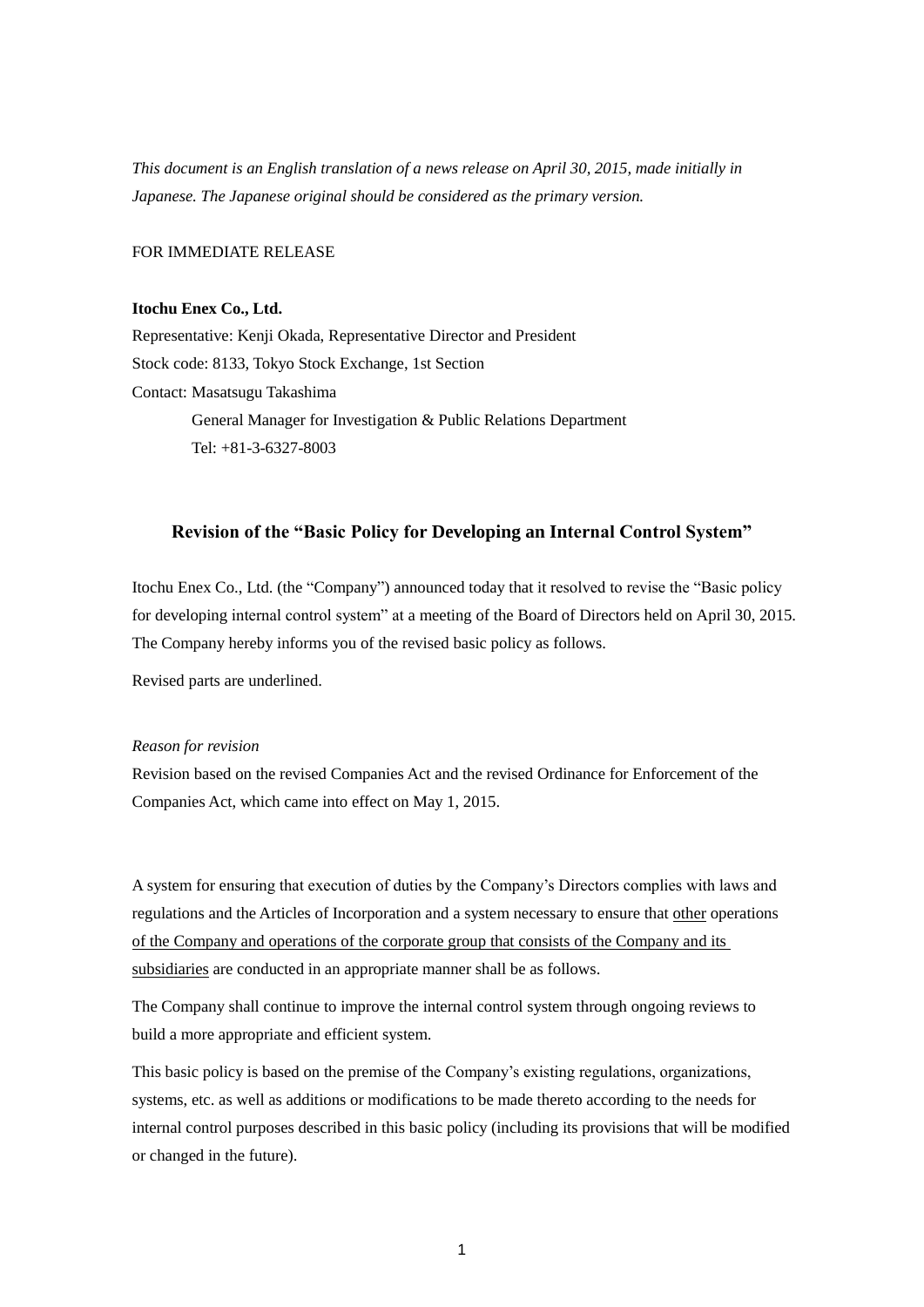1. System for ensuring that execution of duties by Directors, Executive Officers and employees of the Company as well as Directors, executives, company members who execute operations, persons who are to perform the duties stipulated in Article 598, paragraph 1 of the Companies Act and any other person who is equivalent to those persons (referred to as "Directors, etc." in 4. and 5. below) and employees of the Company's subsidiaries complies with laws and regulations and the Articles of Incorporation (first part of Article 362, paragraph 4, item 6 of the Companies Act, and Article 100, paragraph 1, items 4 and 5(d) of the Ordinance for Enforcement of the Companies Act)

#### (1) Corporate governance

- (i) The Board of Directors shall decide important matters related to the management and supervise Directors' execution of their duties in accordance with laws and regulations, the Articles of Incorporation, resolutions of a general shareholders meeting, the Regulations on Decision-Making Authority, the CSR and Compliance Program, the Group's Declaration of Conduct, the Employee Code of Conduct and the Regulations on the Board of Directors.
- (ii) Directors and Executive Officers shall execute the Company's operations in accordance with laws and regulations, the Article of Incorporation, resolutions of the Board of Directors, and internal regulations such as the Regulations on Division of Duties and the Regulations on Decision-Making Authority.
- (iii) Executive Officers shall be appointed by resolution of the Board of Directors. In accordance with decision of the Board of Directors, Executive Officers shall execute their duties within the range stipulated in the Regulations on Division of Duties under the command and supervision of Representative Director and the Director in charge of their division of duties.
- (iv) Representative Directors and Directors who are appointed by resolution of the Board of Directors as Directors who are to execute operations must report situations of execution of their own duties to the Board of Directors at least once every three months and whenever necessary.
- (v) Corporate Auditors shall exercise the authority stipulated by laws and regulations and work with the Audit Department and accounting auditors to conduct an audit of execution of duties by Directors and Executive Officers in accordance with the Regulations on the Board of Corporate Auditors and the audit standards of Corporate Auditors.

### (2) Compliance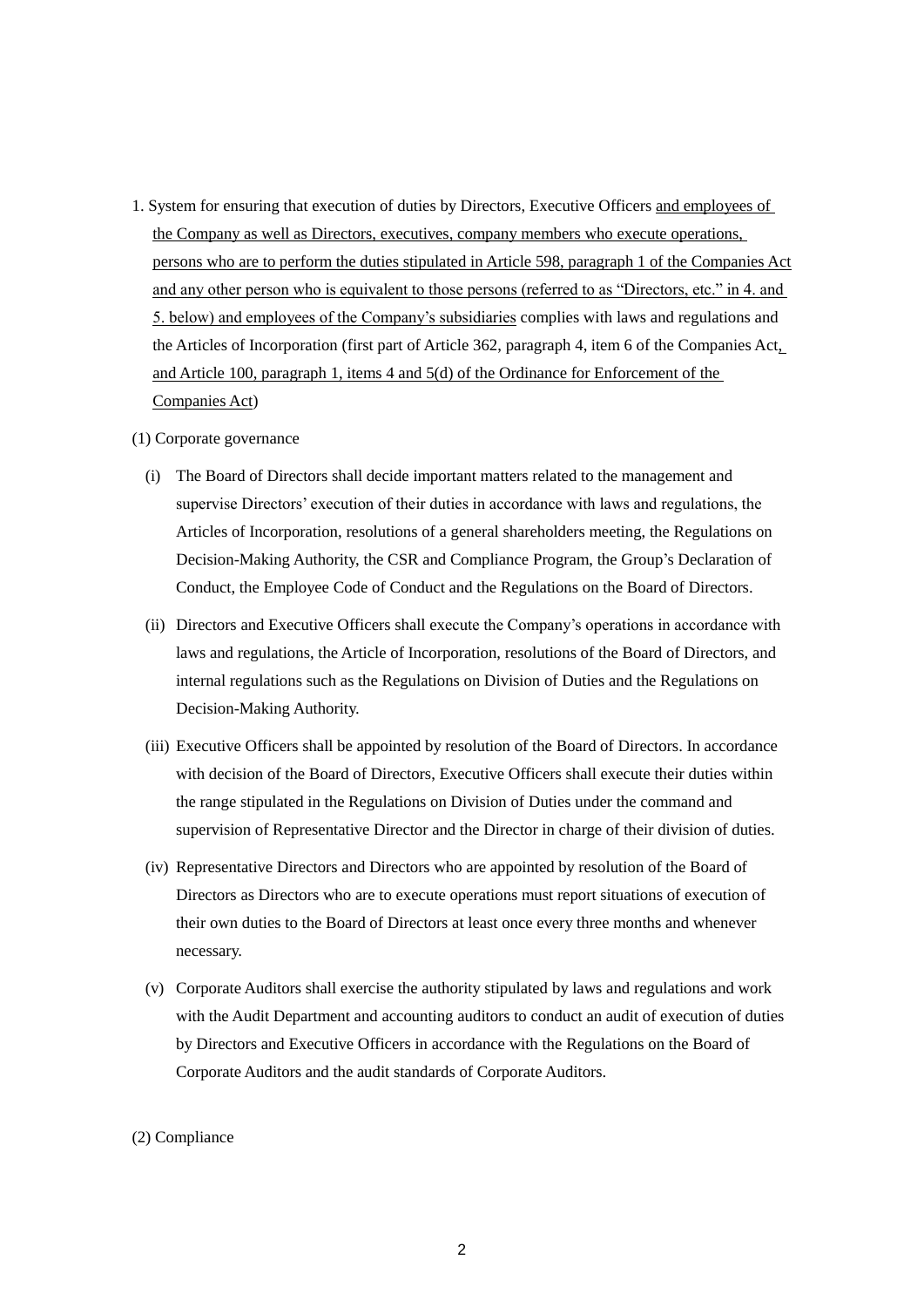- (i) Directors, Executive Officers and employees shall take actions in accordance with laws and regulations and the Articles of Incorporation as well as the CSR and Compliance Program, the Group's Declaration of Conduct, the Employee Code of Conduct and other relevant regulations.
- (ii) The Company shall appoint Chief Compliance Officer (CCO), set up a committee relating to CSR and compliance and a department that supervises matters concerning compliance, and work to reinforce the compliance system, including establishing the CSR and Compliance Program, appointment of a person responsible for CSR and compliance in each department and section, implementation of education and training on compliance, preparation of a legal compliance manual, and establishment of coping process in a case where a compliance-related problem arises, a whistle-blowing system and a system for obtaining written documents from all Directors and employees on company members' compliance with the code of conduct.
- (iii) When an employee learned that violation of laws and regulations, the Articles of Incorporation or any internal rules, or any act that defies conventional wisdom has been conducted, the employee shall report that violation or act to the designated internal contact based on the CSR and Compliance Program. For the whistle-blowing system, the Company shall protect whistle-blowers and establish a system that maintains transparency and enables appropriate responses.
- (iv) In accordance with the CSR and Compliance Program, the Company shall audit and guide subject subsidiaries (meaning subsidiaries to which the Company directly contributes funds, and companies that are key companies to which the Company indirectly contributes funds and need to be managed and guided directly by the Company) regarding development of a compliance system including establishment of a compliance program, appointment of a person responsible for CSR and compliance, upgrading of a legal compliance manual, and development of coping process in a case where a compliance-related problem arises and the Group's whistle-blowing system in which the Company's department and section in charge and external attorneys-at-law act as the contact for subject subsidiaries, and shall provide education and training on compliance to subject subsidiaries in an effort to raise awareness of compliance in the Company and its subsidiaries (hereinafter collectively referred to as the "Group") as a whole.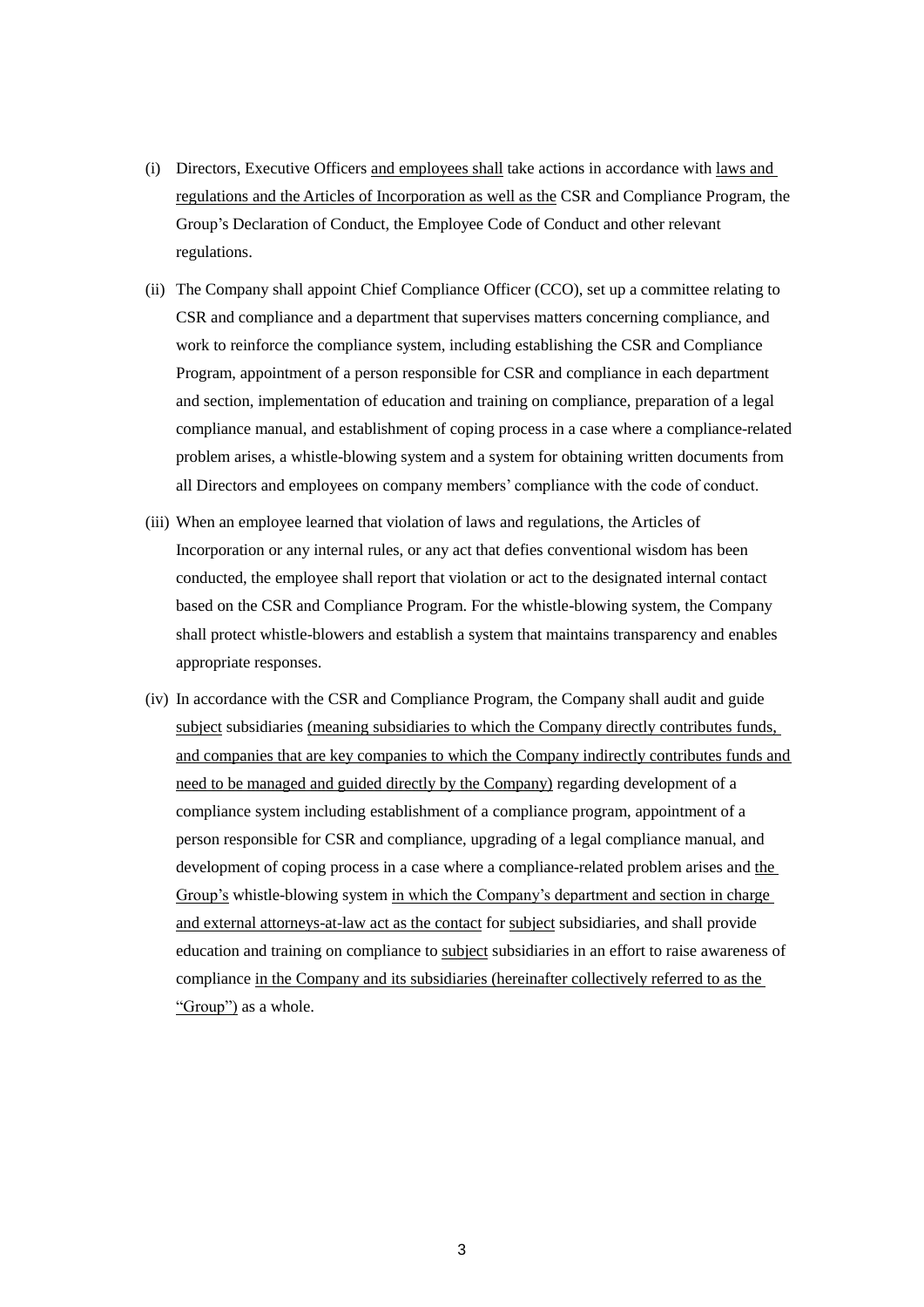- (3) Development of a system for ensuring properness of financial reporting
	- (i) The Company shall develop the Regulations on Accounting, ENEX Group IFRS uniform accounting principles and other internal regulations, comply with accounting standards and other relevant laws and regulations, and build a company structure for ensuring the legality and properness of financial reporting.
	- (ii) The Company shall set up a department exclusively responsible for internal control and build a mechanism to periodically assess and improve the development and operation of the company structure for ensuring the properness of financial reporting.

#### (4) Internal audit

- (i) The Company shall set up the Audit Department under the direct control of the President. The Audit Department shall periodically perform an internal audit of all aspects of business operations for the status of compliance with laws and regulations, the Articles of Incorporation and internal regulations, adequacy of procedures and contents of execution of duties, and other factors, in accordance with the Regulations on Auditing, and report the results to the President and Corporate Auditors. The Audit Department shall also conduct a follow-up audit of the implementation of improvements in terms of findings and recommendations discovered in the internal audit.
- (ii) The Company shall also cover all aspects of subject subsidiaries' business activities in internal audits performed by the Audit Department. While promoting the building of an internal auditing system for the Group, the Audit Department shall maintain close cooperation with each internal auditing body in the Group to improve the quality of audits for the Group.
- (5) Elimination of anti-social forces

The Company shall reject any relationship with anti-social forces in any aspect across the Group.

- 2. Structure for storage and management of information on exercise of duties by the Company's Directors (Article 100, paragraph 1, item 1 of the Ordinance for Enforcement of the Companies Act)
- (1) Storage and management of information

Directors shall appropriately store and manage statutory documents such as minutes of general shareholders' meetings and minutes of Board of Directors' meetings, and documents containing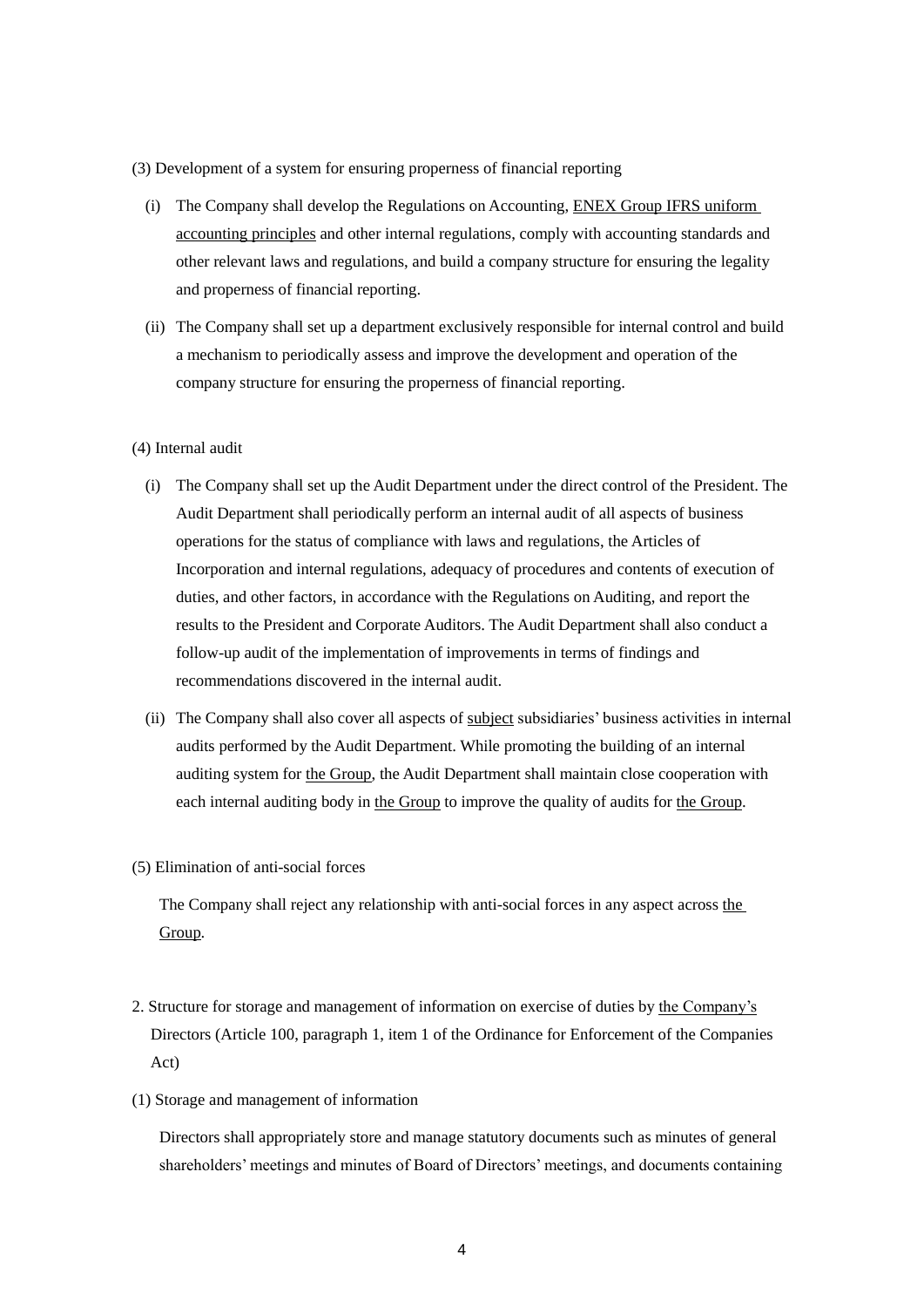information on execution of important duties (including electronic or magnetic records; the same applies hereinafter) as well as relevant documents, pursuant to the provisions of the Regulations on Document Management and other internal regulations.

## (2) Access to information

Directors and Corporate Auditors may have access to information set forth in the preceding paragraph at any time.

3. Regulations and other system for management of the risks of loss for the Company and its subsidiaries (Article 100, paragraph 1, items 2 and 5(b) of the Ordinance for Enforcement of the Companies Act)

In order to deal with market risk arising from changes in commodity markets, foreign exchange rates, interest rates and share prices, credit risk, investment risk, CSR and compliance risk, information security risk and other various risks, the Company shall set up an internal committee and a department or division exclusively responsible for tracking and management of risks of the Company and subject subsidiaries, develop necessary risk management system and management methods including establishment of management rules, criteria for approaches, investment criteria, setting of the maximum amount of risks and transactions, and reporting and monitoring systems, and manage risks of the Company and subject subsidiaries both comprehensively and individually.

- 4. System for ensuring efficient execution of duties by Directors of the Company and Directors, etc. of its subsidiaries (Article 100, paragraph 1, items 3 and 5(c) of the Ordinance for Enforcement of the Companies Act)
- (1) Various internal committees

For proper and agile decision-making on execution of their duties, the Company shall set up the Management Advisory Conference as an advisory body for the President, where deliberations are held on the Group's general management policies and business plans and other important matters concerning execution of their duties, and formulate management benchmarks and business plans, etc. on a consolidated basis. In addition, for the President or the Board of Directors to make decisions in a lawful, fair and efficient manner, the Company shall set up various internal committees where careful deliberations are held on business challenges in each assigned area and that would contribute to decision-making of the President and the Board of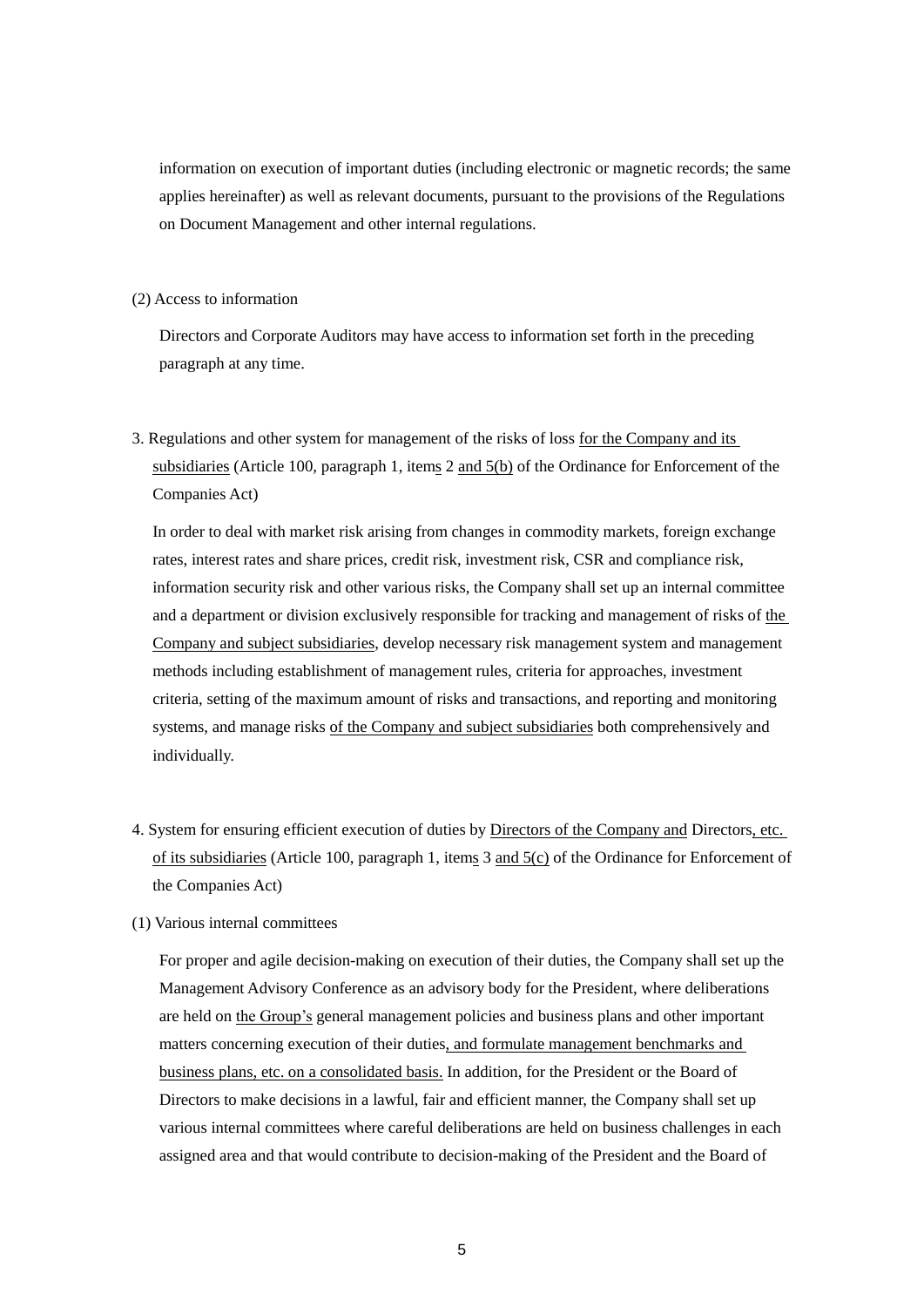### **Directors**

#### (2) Divisional organization system

- (i) The Company shall adopt the division organization system where each of multiple divisions operates business in its assigned business domain.
- (ii) General Managers shall efficiently operate business in accordance with their authority allocated based on the Regulations on Decision-Making Authority and a predetermined business plan.
- (iii) General Managers shall operate business in the business domain for which they are responsible in accordance with laws and regulations, the Articles of Incorporation, internal regulations and internal criteria. General Managers shall manage operations by setting numerical targets for major items on balance sheet and income statement for each division, verifying achievement of those targets periodically, and reporting the status of execution of operations to the Board of Directors.
- (3) Clarification of administrative authority and responsibility

The Company shall develop various internal regulations such as the Regulations on Division of Duties, Regulations on Administrative Authority and the Regulations on Decision-Making Authority, clarify authority and responsibility of each officer or manager, and build a system that enables proper and efficient execution of duties.

5. System for reporting matters on execution of duties by Directors, etc. of the Company's subsidiaries to the Company (Article 100, paragraph 1, item  $5(a)$  of the Ordinance for Enforcement of the Companies Act)

The Company shall require subsidiaries to which it directly contributes funds to report important management matters to the Company in accordance with the Group company management rules. The Company shall send Directors and Corporate Auditors to subsidiaries to which it directly contributes funds, and also periodically call supervisors of administration departments and hold a liaison conference as needed to enhance business management.

6. Other system for ensuring that operations of the corporate group that consists of the Company and its parent company and subsidiaries are conducted in an appropriate manner (main sentence of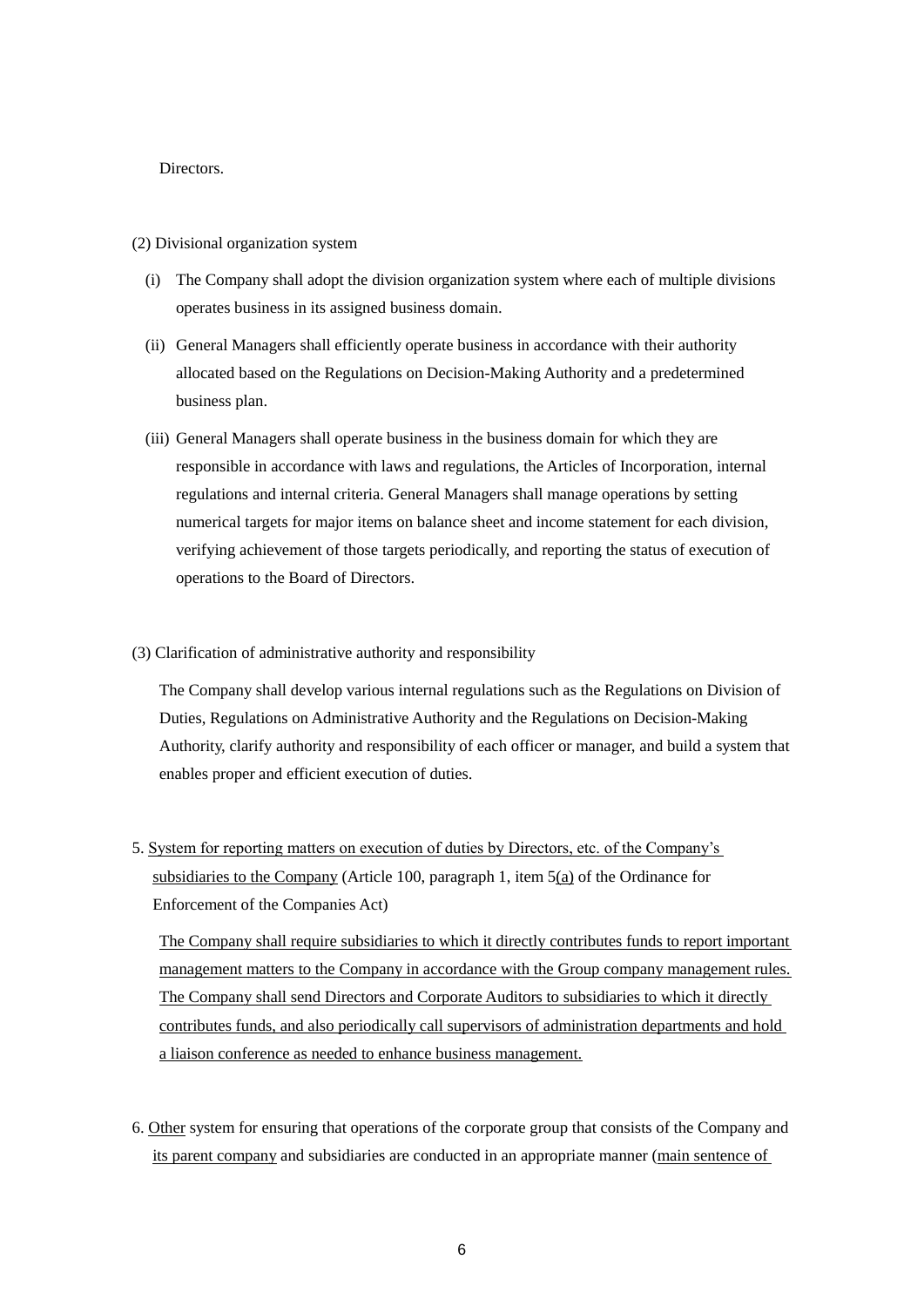Article 100, paragraph 1, item 5 of the Ordinance for Enforcement of the Companies Act)

(1) Transactions with the parent company

The Company shall determine terms and conditions of transactions with its parent company in the same manner as general terms and conditions in light of market prices. For transactions for which market prices are not referred to, the Company shall ensure appropriateness of the transactions by hearing opinions of a third party that is independent of the Company and the parent company or other methods, depending on the importance of the transaction.

# (2) System for management of subsidiaries

- (i) The Company shall assign personnel for supervising subject subsidiaries to each division and headquarters' administration departments and sections and choose the responsible department or section for each subject subsidiary. Each responsible department or section shall conduct business management and provide business guidance for the relevant subject subsidiary in accordance with the Group company management rules and other internal regulations.
- (ii) For subsidiaries to which the Company indirectly contributes funds, the Company shall make subsidiaries that directly contribute funds to those subsidiaries manage their business, except as otherwise provided in this policy. That is, the Company shall manage business of such subsidiaries through its business guidance and management of the subsidiaries that directly contribute funds to such subsidiaries.
- 7. Matters concerning employees who are to assist duties of the Company's Corporate Auditors (Article 100, paragraph 3, items 1 through  $3$  of the Ordinance for Enforcement of the Companies Act)
- (1) Appointment of employees assisting Corporate Auditors

The Company appoints several employees to assist Corporate Auditors and makes the employees serve concurrently with their other posts.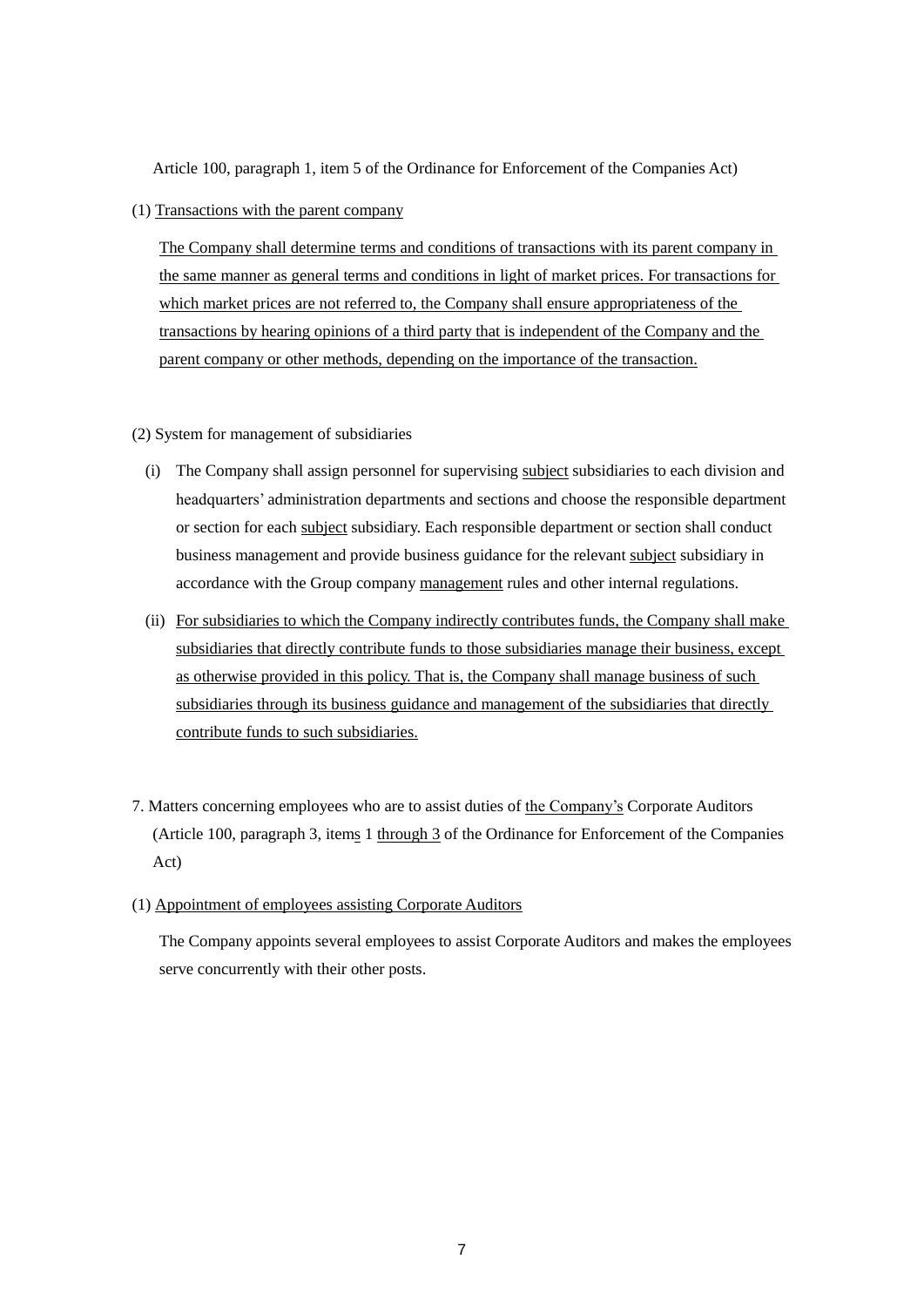(2) Ensuring of independence of employees assisting Corporate Auditors from Directors and effectiveness of directions from Corporate Auditors

The command authority over employees assisting Corporate Auditors shall belong to Corporate Auditors or the Board of Corporate Auditors to the extent that the auditing services are assisted. Directors, Executive Officers and other employees do not have command authority over employees assisting Corporate Auditors. Prior consent of full-time Corporate Auditors is required for decision on personnel changes, personnel evaluation, disciplinary punishment, etc. of such employees assisting Corporate Auditors.

- 8. System concerning report to the Company's Corporate Auditors (Article 100, paragraph 3, items 4 and 5 of the Ordinance for Enforcement of the Companies Act)
- (1) Attendance at important meetings

Corporate Auditors may attend the Board of Directors meeting as well as the Management Advisory Conference and other important meetings, hear the status of execution of duties by Directors, Executive Officers and employees from them and inspect relevant documents in accordance with auditing plans and assignment of duties determined by the Board of Corporate Auditors.

# (2) Duty to report of Directors, Executive Officers and employees

- (i) Directors, Executive Officers, heads of the sales division and heads of administration departments and sections, etc. shall report the status of execution of their own duties to Corporate Auditors upon request of the Board of Corporate Auditors.
- (ii) Other than the matters stipulated by laws and regulations, Directors shall report the following matters to Corporate Auditors immediately in each case:
	- Content of decision, etc. that could affect the finance and business significantly (non-consolidated basis and consolidated basis)
	- Content of announcement of business results and earnings forecasts (non-consolidated basis and consolidated basis)
	- Business plans, financial plans, and status of CSR and compliance
	- Content and results of internal audits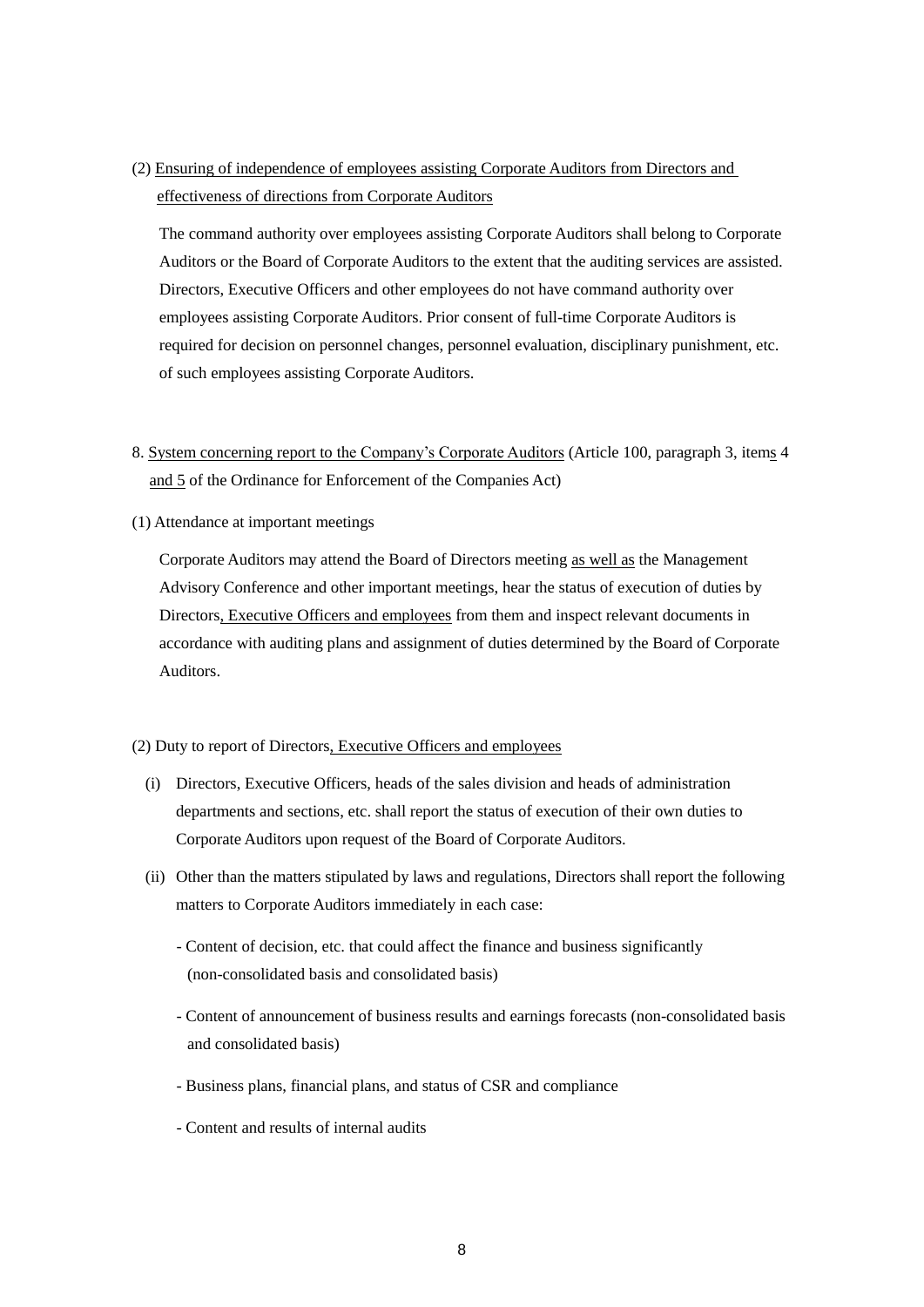- Status of provision of information based on the whistle-blowing system
- Content of administrative dispositions
- Other cases where an event that greatly affects the Company management occurred or is expected to occur, such as significant losses
- Matters requested by Corporate Auditors, other than those set forth in the preceding items
- (3) Report by Executive Officers and employees

Executive Officers and employees may report the following matters directly to Corporate Auditors:

- (i) Fact that could cause significant damage on the Company
- (ii) Fact of any material violation of laws and regulations or the Articles of Incorporation
- (4) Report on subsidiaries

The Company shall periodically report the results of internal audit for subject subsidiaries and the operational status of the Group's whistle-blowing system to Corporate Auditors. Corporate Auditors shall periodically hold meetings of the Group's Board of Corporate Auditors and receive reports on the status of compliance, etc. in subject subsidiaries from corporate auditors of the subject subsidiaries.

(5) Prohibition of disadvantageous treatment

The Company shall prohibit any person from treating disadvantageously a person who made a report to Corporate Auditors due to this provision of the report, and communicate and inform all companies in the Group of the prohibition.

- 9. System for ensuring that audits by the Company's Corporate Auditors are implemented effectively (Article 100, paragraph 3, items 6 and 7 of the Ordinance for Enforcement of the Companies Act)
- (1) The Audit Department's cooperation with Corporate Auditors

The Audit Department shall deliberate on an internal auditing plan for each fiscal year with Corporate Auditors and seek close exchanges of information and cooperation, for example by holding periodic meetings to discuss and exchange views on the results of internal audits, findings and recommendations, etc. Corporate Auditors and the Audit Department shall also seek